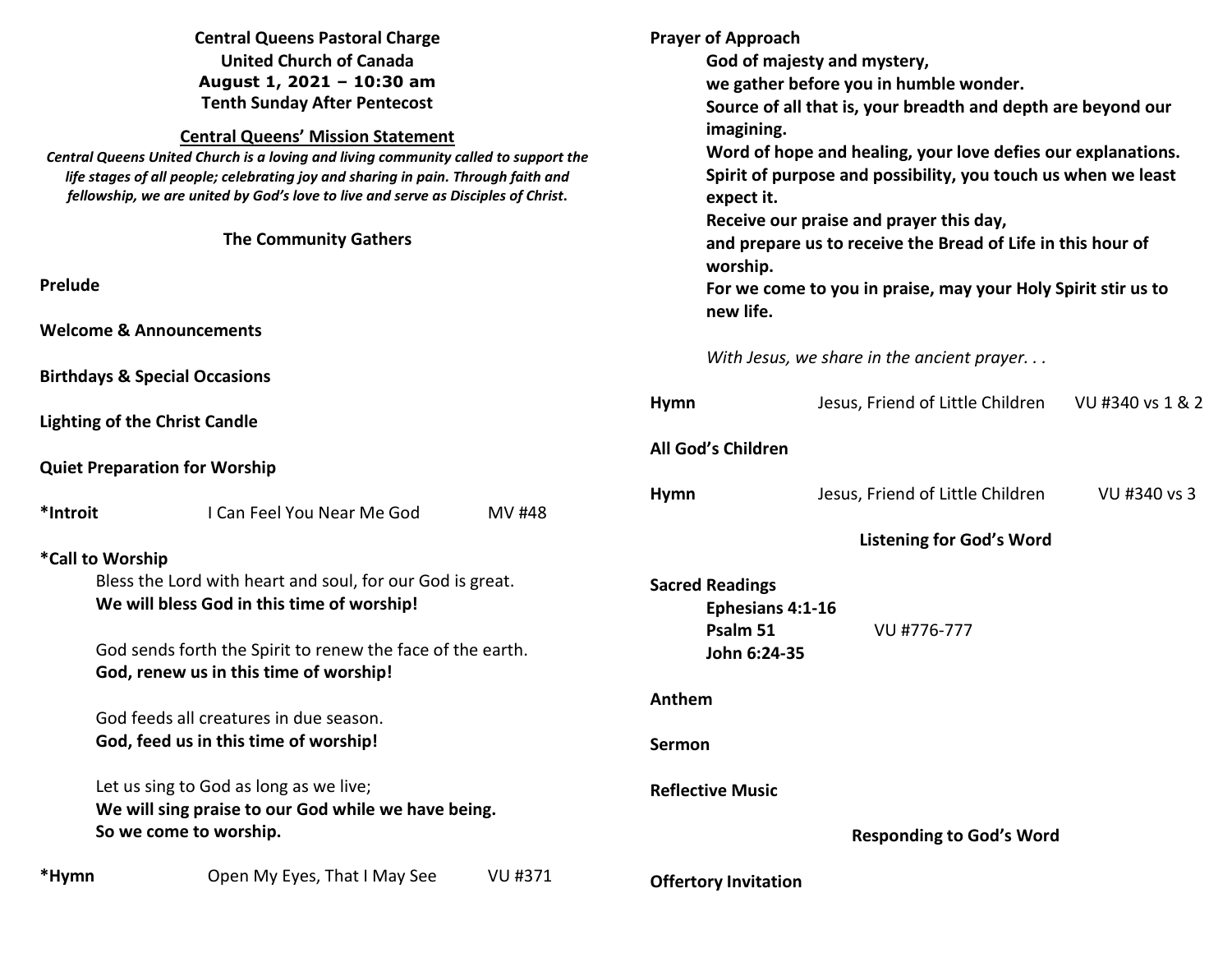| *Offertory                                                        | What Can I Do?                                                     | MV #191                                                                 | <b>Church Office</b>                                                                                                                                                                          |                                                                                     |  |
|-------------------------------------------------------------------|--------------------------------------------------------------------|-------------------------------------------------------------------------|-----------------------------------------------------------------------------------------------------------------------------------------------------------------------------------------------|-------------------------------------------------------------------------------------|--|
|                                                                   |                                                                    |                                                                         | <b>Office Hours</b>                                                                                                                                                                           | Wednesday & Thursday                                                                |  |
| <i><b>*Presentation of Offering</b></i>                           |                                                                    |                                                                         |                                                                                                                                                                                               | $9 am - 12 pm$                                                                      |  |
|                                                                   |                                                                    |                                                                         | Phone                                                                                                                                                                                         | 902-964-2221                                                                        |  |
| *Offertory Prayer                                                 |                                                                    |                                                                         | Email                                                                                                                                                                                         | office@cquc.ca                                                                      |  |
|                                                                   | God of power and possibility, bless the gifts we offer to you this |                                                                         |                                                                                                                                                                                               |                                                                                     |  |
|                                                                   | day, and all our efforts to serve you and our neighbours. Use      |                                                                         | A Warm Welcome to All - We are delighted you've joined us. May God's<br>word today strengthen your faith, inspire curiosity and learning, and                                                 |                                                                                     |  |
|                                                                   | what we have and what we do to build up the ministry of            |                                                                         |                                                                                                                                                                                               |                                                                                     |  |
|                                                                   | Christ's body, the church, in our congregation, our                |                                                                         | motivate your service of others. All are welcome.                                                                                                                                             |                                                                                     |  |
|                                                                   | community and throughout the world you love. Amen.                 |                                                                         |                                                                                                                                                                                               |                                                                                     |  |
|                                                                   |                                                                    |                                                                         | <b>Vacation</b> – Greg will be on vacation from August $2$ – September $8th$ .<br>Karen MacLeod-Wilkie will be leading us in worship next Sunday, August                                      |                                                                                     |  |
|                                                                   | <b>Prayers of Thanksgiving and Intercession</b>                    |                                                                         | $8^{\text{th}}$ .                                                                                                                                                                             |                                                                                     |  |
| God, in your mercy,<br>Hear our prayer.                           |                                                                    |                                                                         |                                                                                                                                                                                               |                                                                                     |  |
|                                                                   |                                                                    |                                                                         |                                                                                                                                                                                               | <b>Sympathy</b> – Sympathies are extended to the Nicholson family on the loss       |  |
| *Hymn                                                             | There's a Spirit in the Air                                        | <b>VU #582</b>                                                          | of their father, William Nicholson.                                                                                                                                                           |                                                                                     |  |
| *Blessing                                                         |                                                                    |                                                                         |                                                                                                                                                                                               | Life and Work of Our Church                                                         |  |
|                                                                   |                                                                    |                                                                         |                                                                                                                                                                                               | <b>FundScrip</b> – Next order date will be August $8^{th}$ . You can reach Janet by |  |
| <i>*</i> Choral Benediction When You Walk from Here<br>VU #298 x3 |                                                                    |                                                                         | email (jhowes1969@gmail.com) or by phone (902-393-1527). Ordering                                                                                                                             |                                                                                     |  |
|                                                                   |                                                                    |                                                                         |                                                                                                                                                                                               | will be every 2 weeks. E-transfers accepted.                                        |  |
| <b>Postlude</b>                                                   |                                                                    |                                                                         |                                                                                                                                                                                               |                                                                                     |  |
| * Please stand as you are able                                    |                                                                    |                                                                         | E-Transfers - Central Queens United Church is set up to accept E-                                                                                                                             |                                                                                     |  |
| <b>Ministers</b>                                                  | All of us                                                          |                                                                         |                                                                                                                                                                                               | Transfers. If you wish to give your offerings through E-Transfer, please            |  |
| <b>Clergy</b>                                                     | <b>Rev Greg Davis</b>                                              |                                                                         |                                                                                                                                                                                               | send via email to veldabertram@gmail.com.                                           |  |
| <b>Office Hours</b>                                               | Tuesday, Wednesday & Thursday                                      |                                                                         |                                                                                                                                                                                               |                                                                                     |  |
|                                                                   | $9 am - 12 pm$<br>902-964-2291<br>minister@cquc.ca                 |                                                                         | Central Queens Emmaus Walkers - Central Queens Emmaus Walkers<br>will be taking a break over the summer. See you in September!!<br>Weekly Bulletins can be sponsored by you in celebration or |                                                                                     |  |
| Office Phone                                                      |                                                                    |                                                                         |                                                                                                                                                                                               |                                                                                     |  |
| Email                                                             |                                                                    |                                                                         |                                                                                                                                                                                               |                                                                                     |  |
| <b>Ministry of Music</b><br><b>Kirk Neville</b>                   |                                                                    | remembrance of a loved one. There is a signup sheet on the table at the |                                                                                                                                                                                               |                                                                                     |  |
| https://cquc.ca/index.htm<br>Website                              |                                                                    | back of the sanctuary. Cost is \$20.00.                                 |                                                                                                                                                                                               |                                                                                     |  |
| Phone                                                             | 902-786-9222                                                       |                                                                         |                                                                                                                                                                                               |                                                                                     |  |
| Email                                                             | nevillevurry1@hotmail.com                                          |                                                                         |                                                                                                                                                                                               | Food Bank-Please remember to continue your support for the Food                     |  |
|                                                                   |                                                                    |                                                                         |                                                                                                                                                                                               | Bank with non-perishable food items. You can drop them off any                      |  |
|                                                                   |                                                                    |                                                                         |                                                                                                                                                                                               | Sunday or during the week in the wooden box at the church entrance.                 |  |